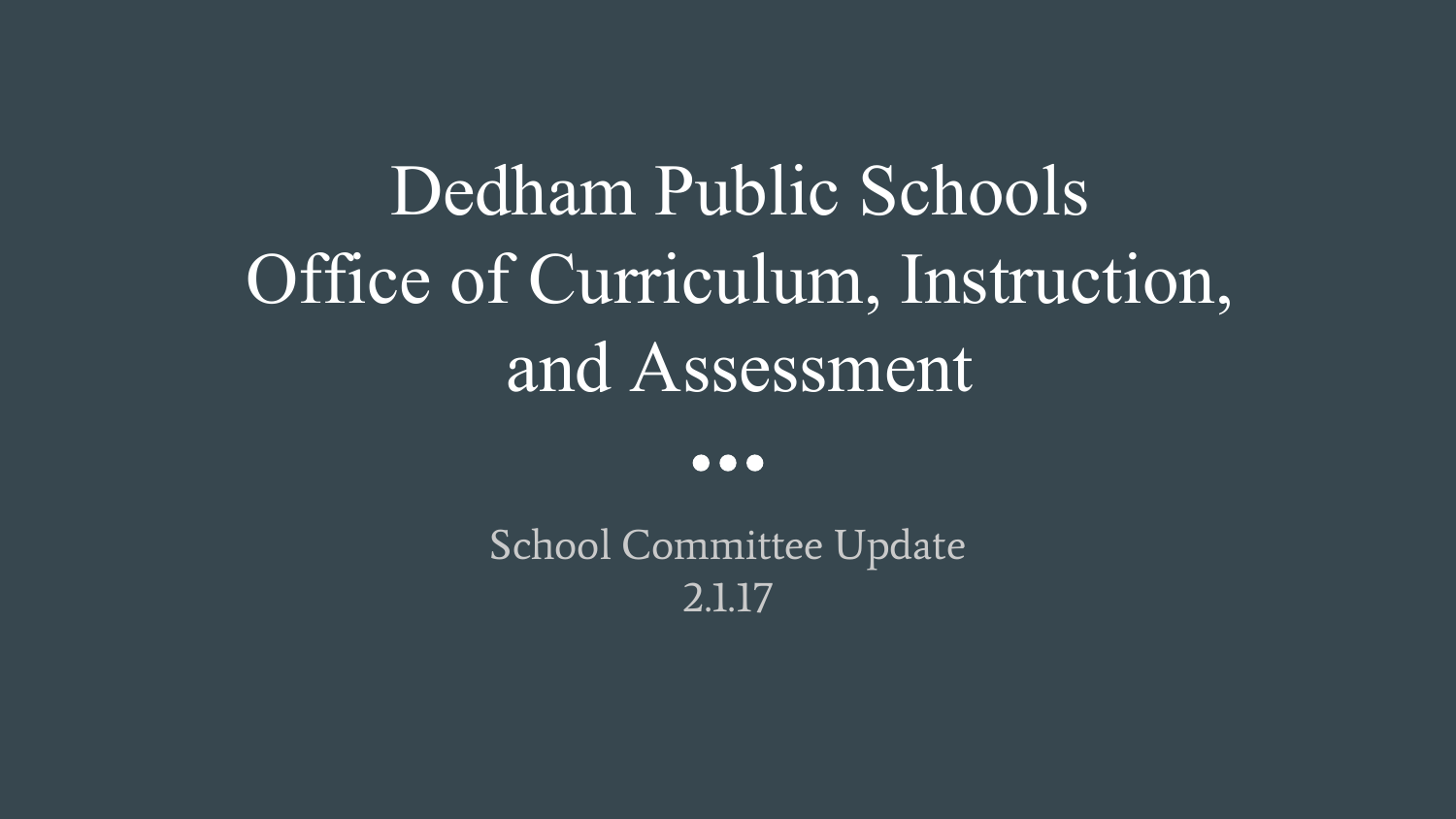Curriculum Review Cycle

Parameters vs. Prescriptions

Articulation and alignment

Selection of core resources

Informs assessment and PD

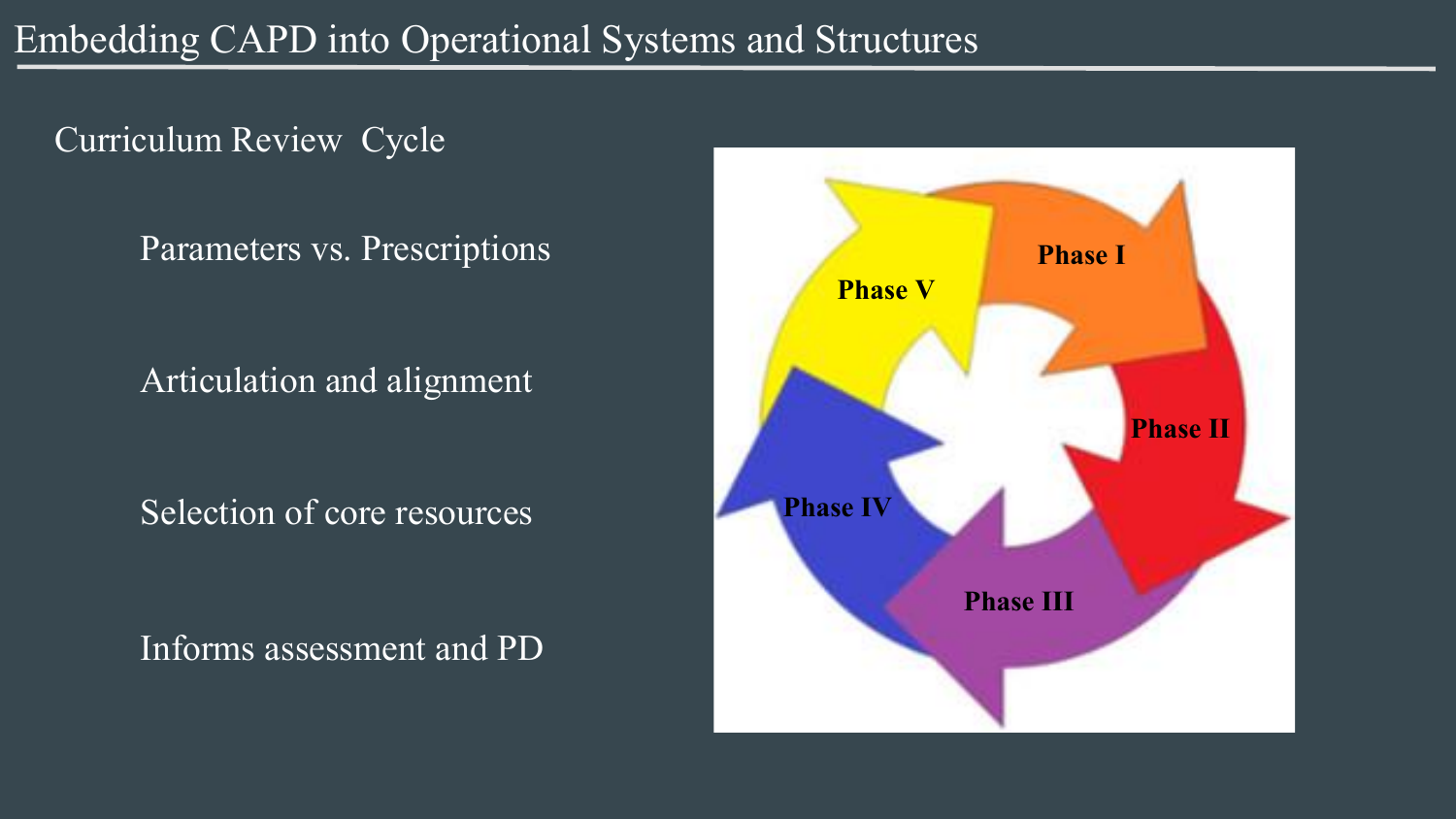Curriculum Meetings

Units of Study

Shared Resources

Summer Curriculum Work

Curriculum Web-Site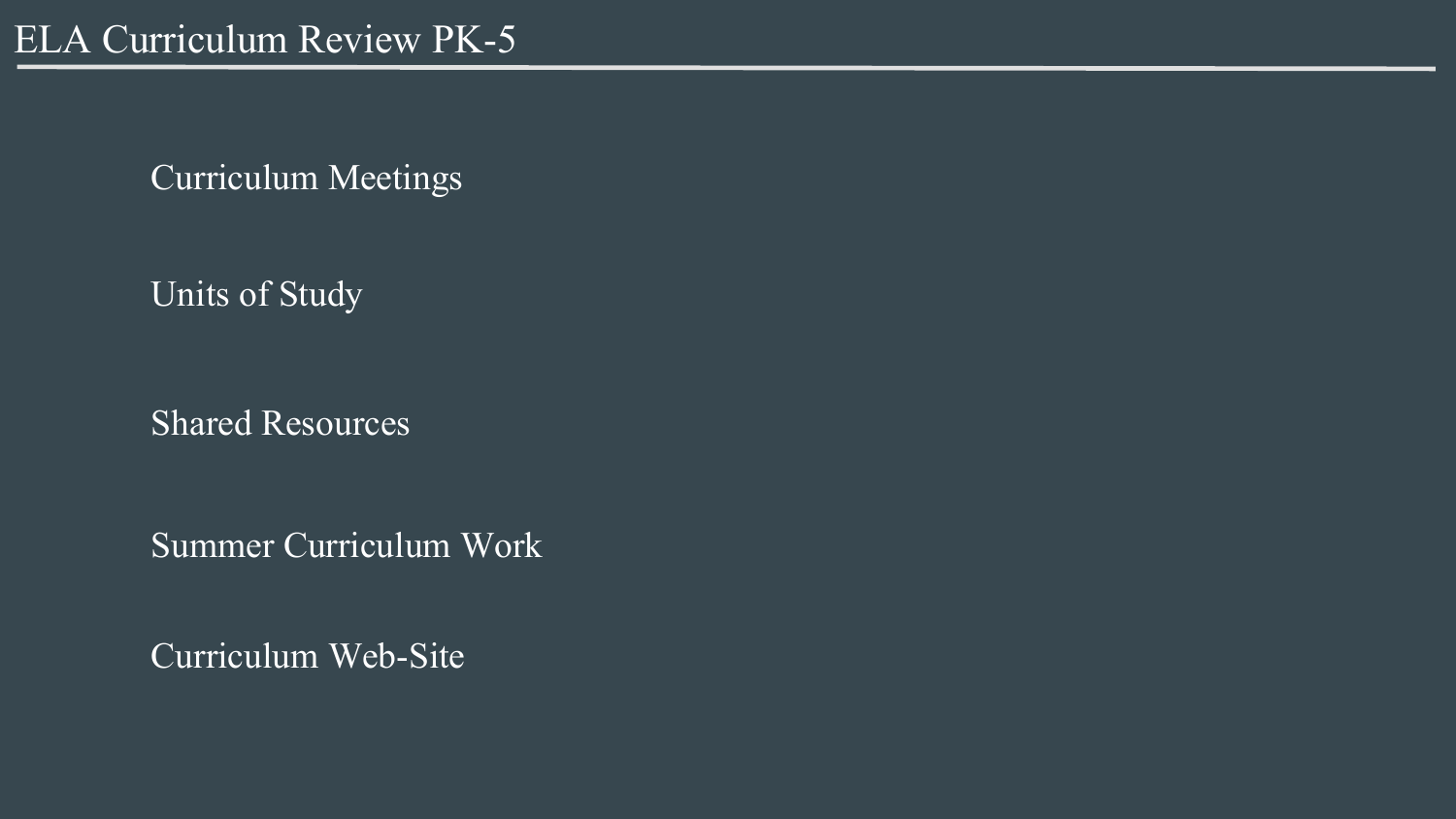### ELA Curriculum Review 6-12

#### RECAP from Curriculum Committee Work:

- 12 Committee Members completed research of 14 other school districts and a variety of different curriculum review formats
- 5 Year Review Cycle determined for Dedham
- ELA to be the first content area for review
- Committee grew to 29 members (17 additional members were ELA staff)
- Other subject areas to follow, according to review cycle:

2016-Science, Technology 2018-Math, Foreign Language

2017-Social Studies, Performing Arts 2019-Visual Arts and PE/Health, Guidance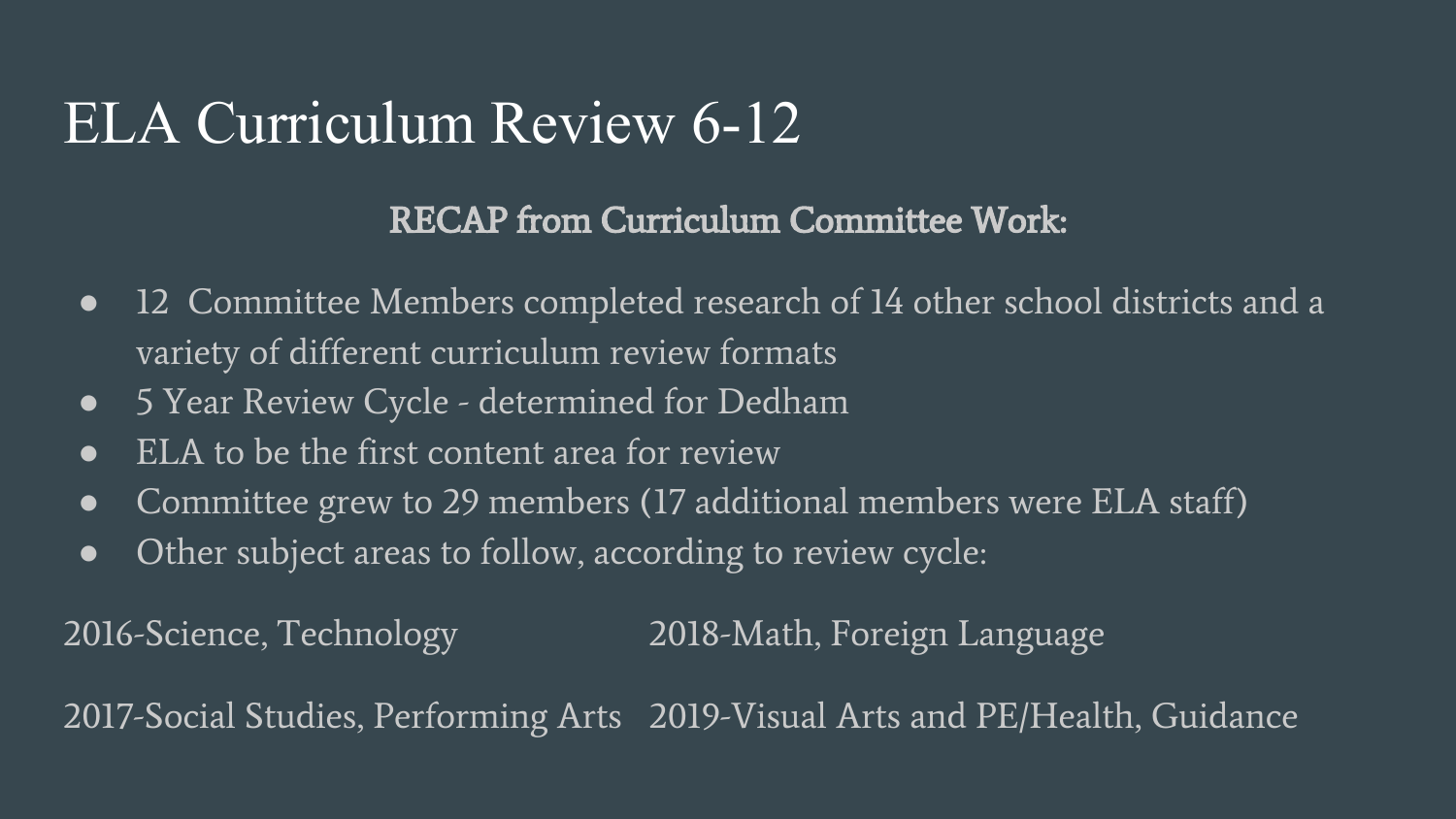# Why undertake a curriculum review?

- to create vertical and horizontal alignment from Pre-K through Grade 12
- to ensure alignment with the most current state and national standards
- to establish consistent academic rigor and expectations
- to ensure all students are successful learners

(From presentation to School Committee on March 9, 2016)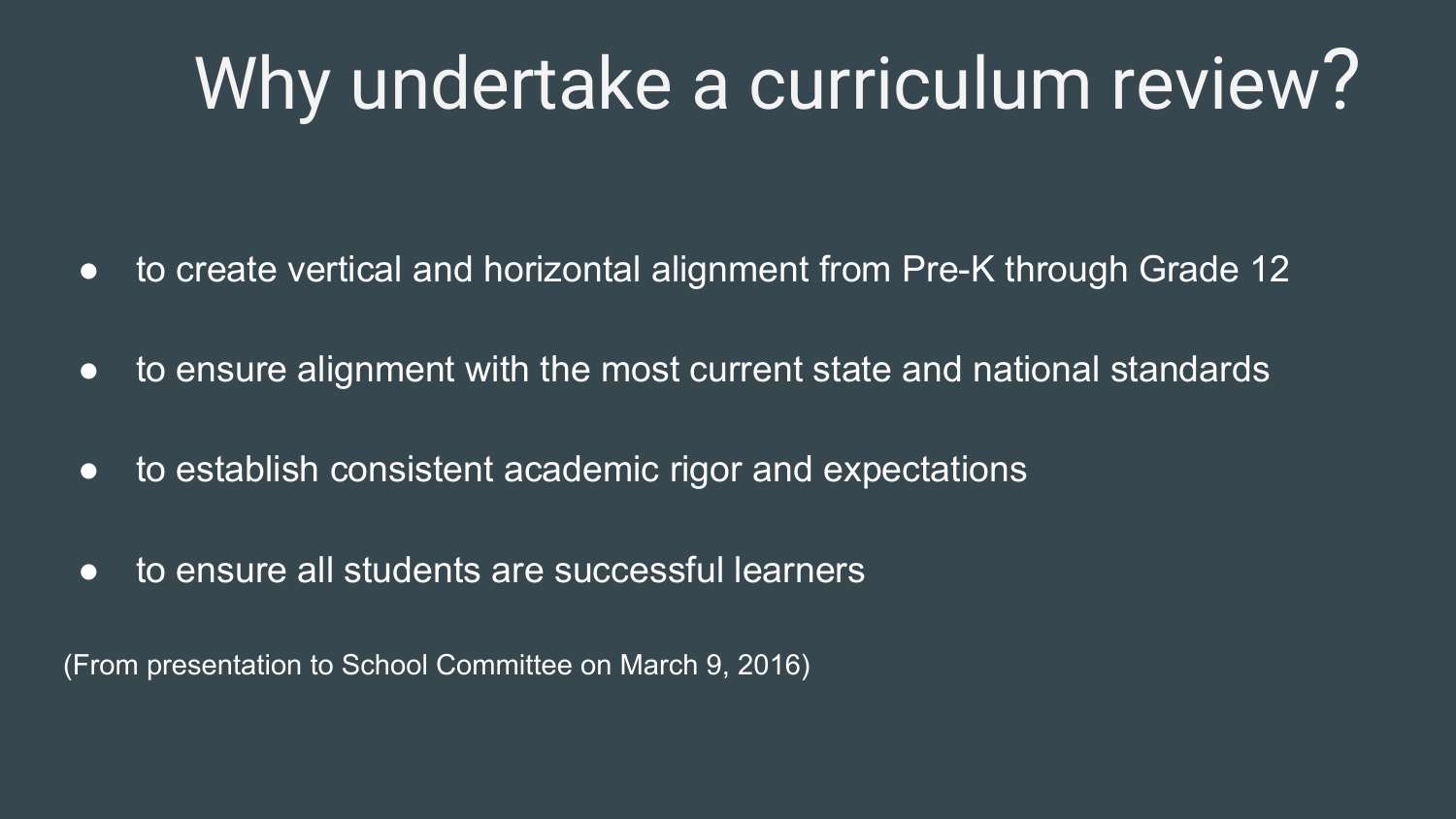#### ELA PHASE ONE (2015-2016)

## "What are we doing now?"

- ELA 6-12 department members, working in grade level teams, met and recorded current curriculum and resources, using existing documents and information.
- This information and these efforts give us a vertical baseline for curriculum updates and changes.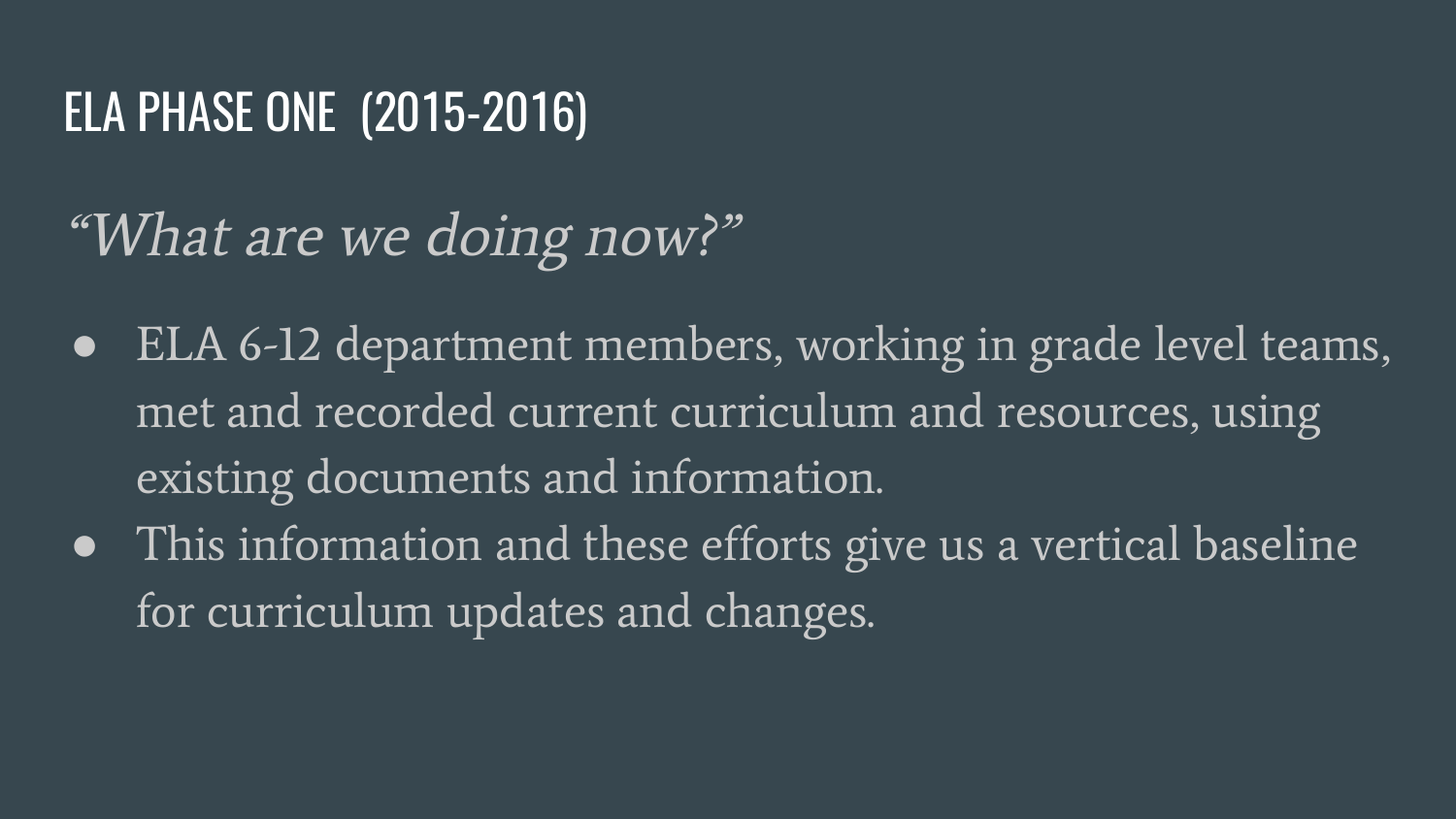ELA PHASE TWO (2016-2017) "What can/should we do differently?"

Goals:

- Increase academic rigor at each grade level
- Determine or update Essential Questions for each grade level
- Develop vertically aligned thematic approach for each grade level, to strengthen vertical alignment according to state standards
- Update core texts and supplementary resources for all students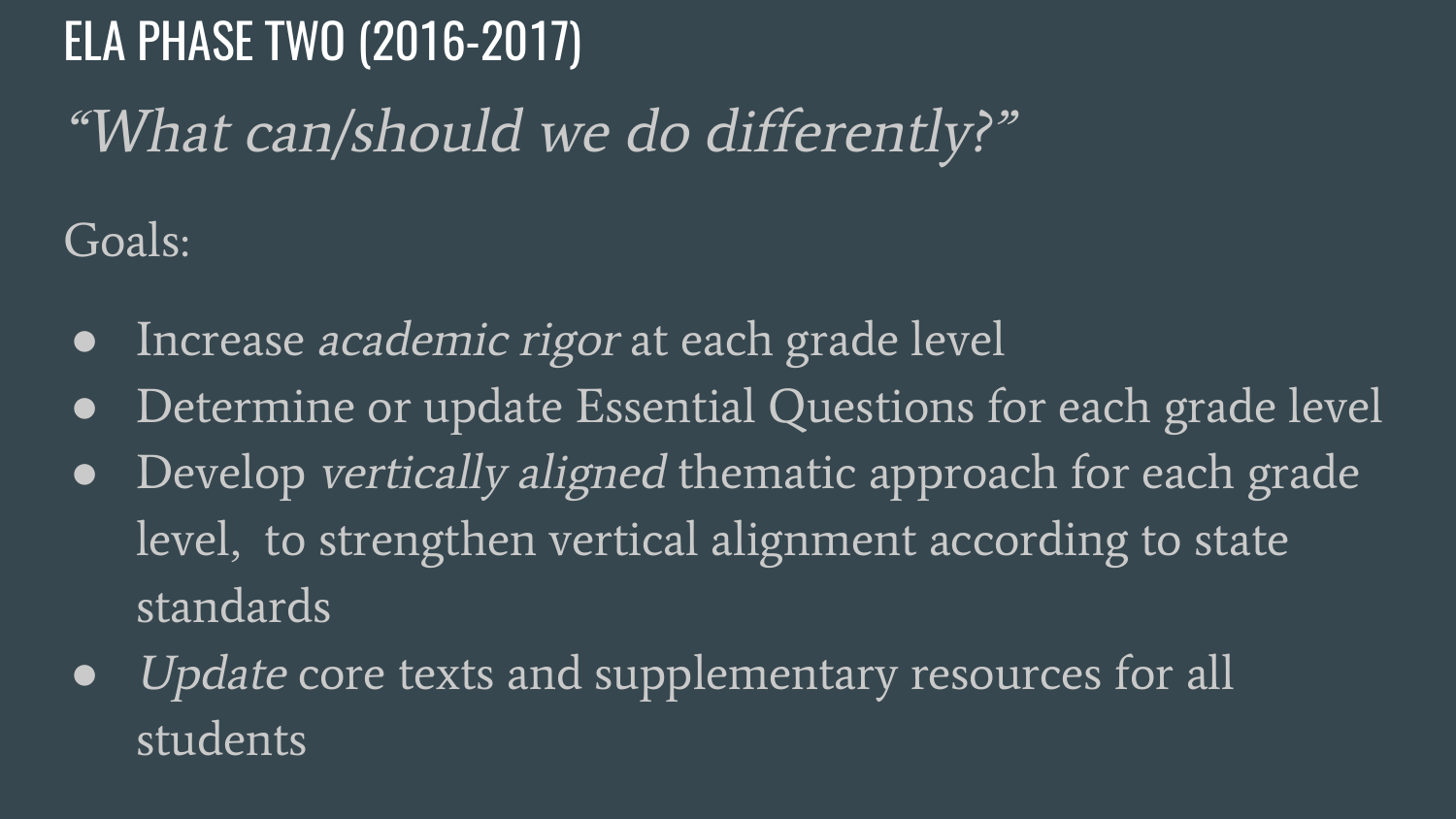### continued

- Incorporate comprehensive focus on writing skills in Grade 6 and Grade 9 (with continued instruction and practice through Grade 12), so that all students are confident in their mastery of writing skills
- Add texts which offer more culturally diverse authors and contemporary content
- Add *elective courses* that offer students more opportunities to explore their interest in English, writing, and research